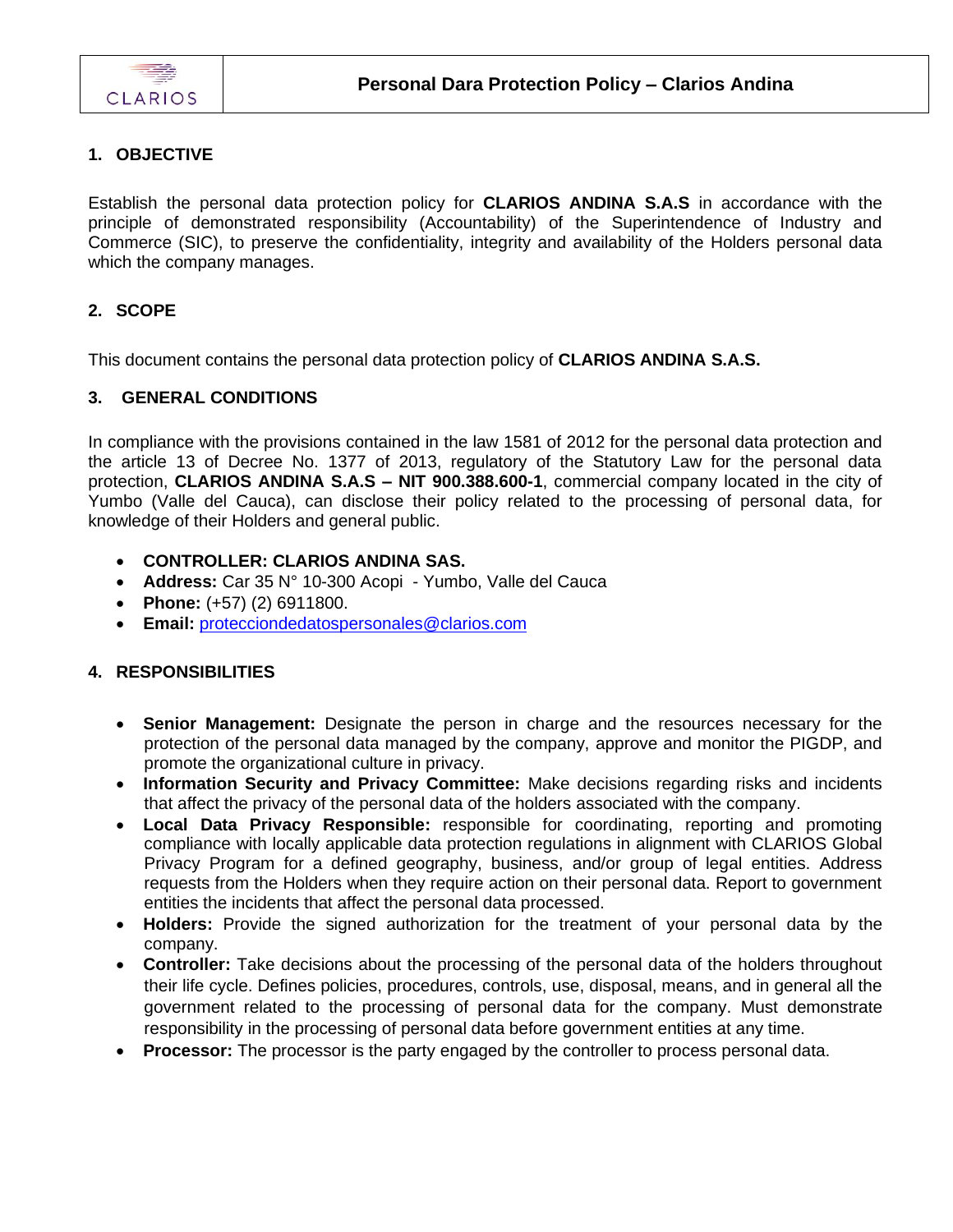

## **5. DEFINITIONS**

- **Consent:** Prior, express and informed consent of the Holder to carry out the processing of personal data.
- **Information asset:** Highly valid resources for the company that contains information which must guarantee confidentiality, integrity and availability.
- **Privacy notice:** Verbal or written communication generated by the Responsible, directed to the Owner for the Processing of their personal data, by means of which they are informed about the existence of the Information Processing policies that will be applicable to them, the form of access to them and the purposes of the treatment that is intended to give personal data.
- **Database:** Organized set of personal data that is subject to Treatment.
- **Confidentiality:** Property to prevent unauthorized access to information according to its classification level.
- **Control:** It is a measure that modifies the risk. The policies, procedures, practices and organizational structures designed to keep information security risks below the level of risk assumed. Control is also used as a synonym of safeguard or countermeasure.
- **Personal data:** Any information linked to or associated with one or several natural persons determined or determinable.
- **Private data:** It is the data that due to its intimate or reserved nature is only relevant for the owner.
- **Public data:** It is the data that is not semi-private, private or sensitive. They are considered public data, among others, the data relative to the civil status of the people, to their profession or trade and to their quality of merchant or public servant. By its nature, public data may be contained, among others, in public records, public documents, gazettes and official bulletins and judicial sentences duly executed that are not subject to reservation.
- **Semi-private data:** Information that is not private, reserved, or public in nature and whose knowledge or disclosure may be of interest not only to its owner but to a certain sector or group of people or to society in general, such as financial and credit data of commercial activity or services referred to in Law 1266 of 2008.
- **Sensitive data:** Any information that affects the privacy of the Owner or whose improper use can generate discrimination, such as those that reveal racial or ethnic origin, political orientation, religious or philosophical convictions, membership of unions, social organizations, of human rights or that promotes the interests of any political party or that guarantees the rights and guarantees of opposition political parties as well as data related to health, sexual life and biometric data.
- **Availability:** Property of the information to be accessible and usable when required by an authorized entity.
- **Data Controller:** Natural or legal person, public or private, that by itself or in association with others, performs the processing of personal data.
- **Risk management:** Coordinated activities to direct and control an organization with respect to risk. It consists of the evaluation and treatment of risks.
- **Information security incident:** Single event or series of unexpected or unwanted information security events that have a significant likelihood of compromising business operations and threatening information security.
- **Integrity:** Property of information regarding its accuracy and completeness.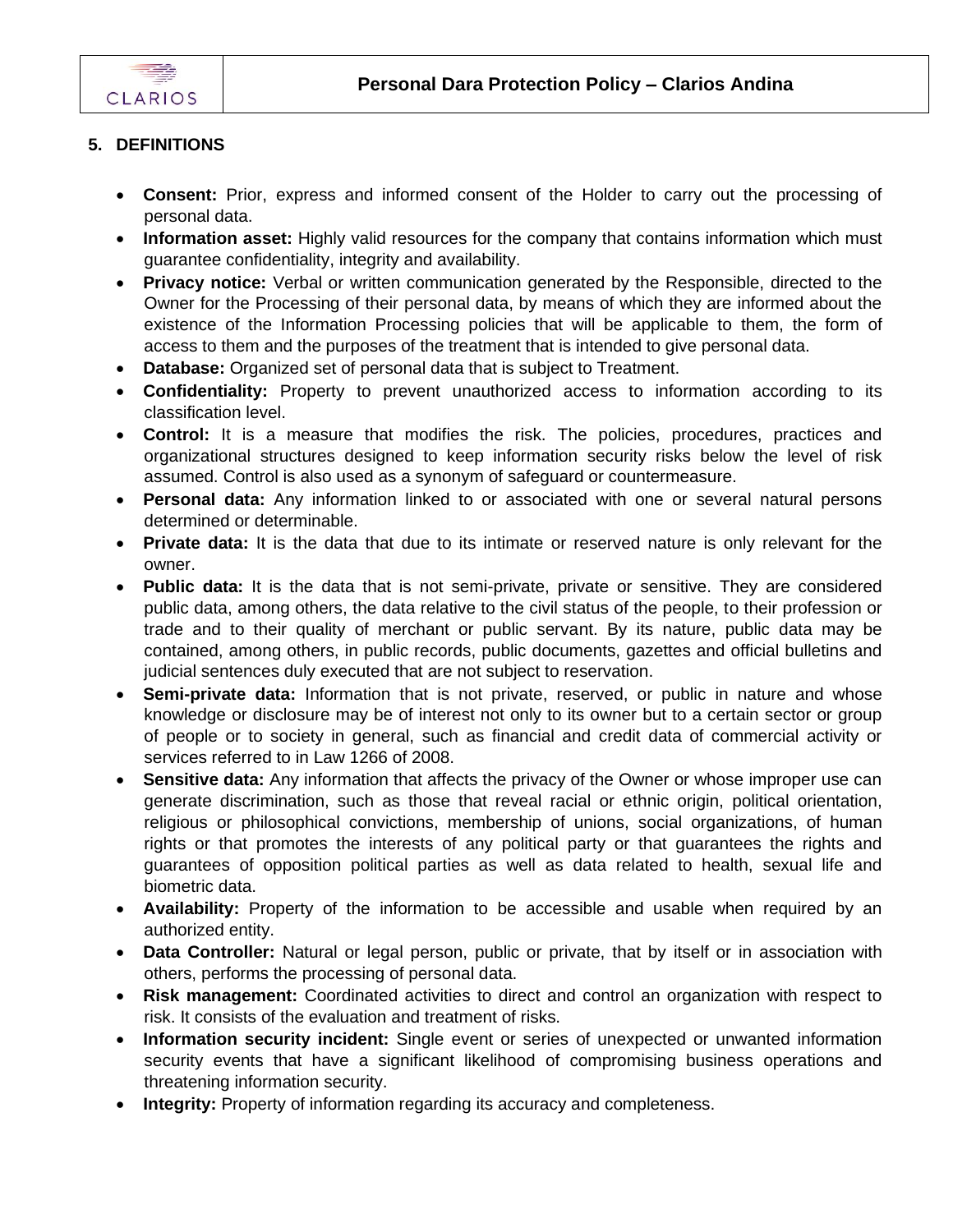

- **PIGDP:** Comprehensive Personal Data Management Program. Set of policies, principles, standards, procedures and verification and evaluation mechanisms established by the company to provide personal data protection standards complying with the principle of demonstrated liability according to law 1581 of 2012.
- **Policy:** Intentions and directions of an organization as formally expressed by Senior Management.
- **Holder:** Natural person whose personal data is subject to Treatment.
- **Treatment:** Any operation or set of operations on personal data, such as collection, storage, use, circulation, or deletion.

For the understanding of the terms that are not listed above, you must refer to the current legislation, especially Law 1581 of 2012 and the other complementary regulations.

## **6. PRINCIPLES**

- **LEGALITY IN MATTERS OF DATA PROCESSING:** Treatment is a regulated activity that must be subject to the provisions of the law and other provisions that develop it.
- **PURPOSE:** The Treatment must obey a legitimate purpose in accordance with the Constitution and the Law, which must be informed to the Holder.
- **FREEDOM:** The Treatment can only be exercised with the prior, express and informed consent of the Holder. Personal data may not be obtained or disclosed without prior authorization, or in the absence of legal or judicial mandate that relieves consent.
- **TRUTHFULNESS OR QUALITY:** The information subject to Treatment must be truthful, complete, accurate, updated, verifiable and understandable. The processing of partial, incomplete, fractioned or misleading data is prohibited.
- **TRANSPARENCY:** In the Treatment the right of the Holder must be guaranteed to obtain from the data Controller at any time and without restrictions, information about the existence of data that concerns him.
- **RESTRICTED ACCESS AND CIRCULATION:** The Treatment is subject to the limits that derive from the nature of the personal data and the provisions of the law. In this sense, the Treatment can only be done by persons authorized by the Holder and / or by the persons provided for in the Law 1581 of 2012. Personal data, except public information, may not be available on the Internet or other means of dissemination or mass communication, unless the access is technically controllable to provide restricted knowledge only to the Holders or authorized third parties.
- **SECURITY:** The information subject to Treatment by the data Controller, should be handled with the technical, human and administrative measures that are necessary to grant security to the records avoiding their adulteration, loss, consultation, use or non-access authorized or fraudulent.
- **CONFIDENTIALITY:** All persons involved in the processing of personal data that do not have the nature of public are obliged to guarantee the reservation of information, even after the end of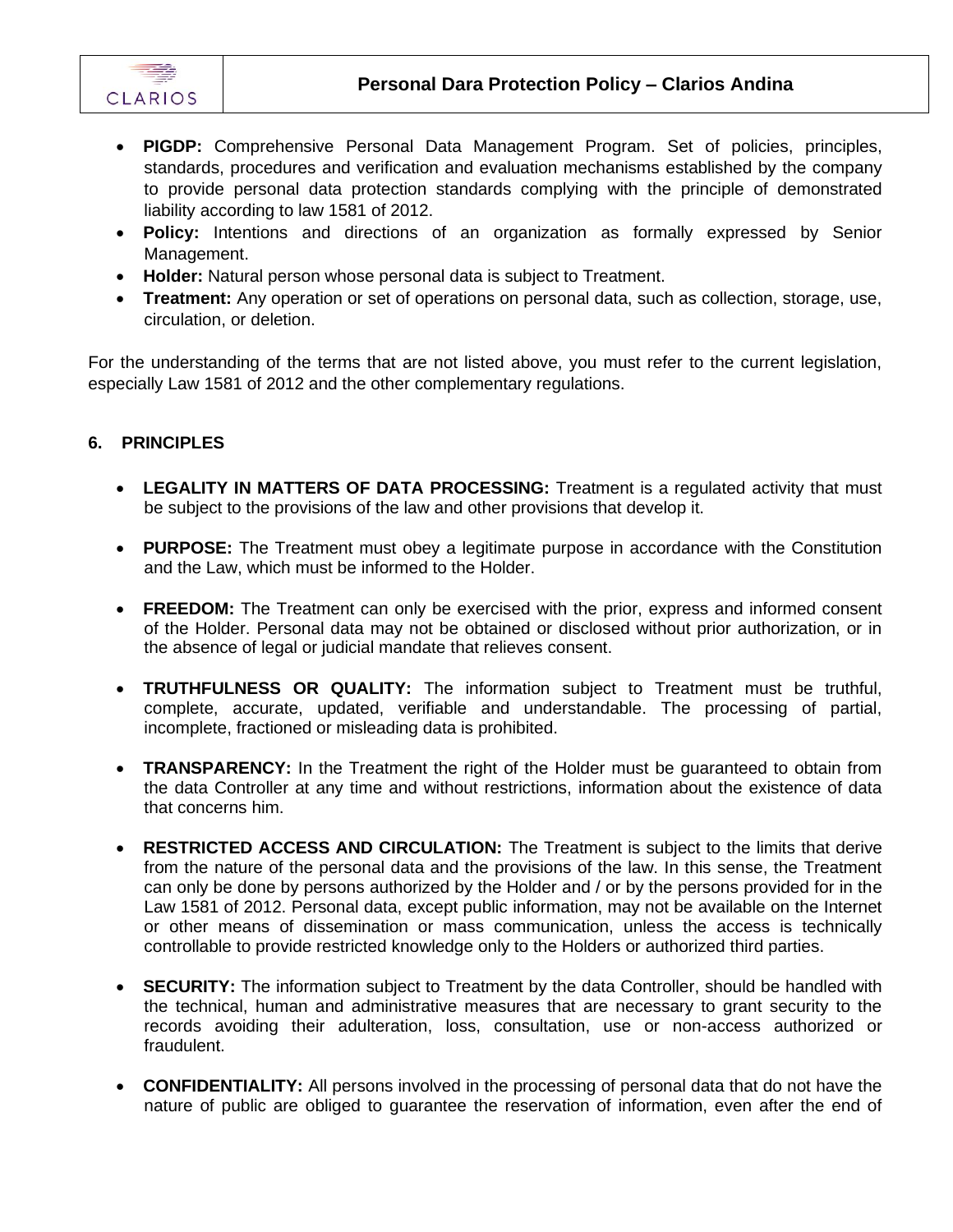

their relationship with any of the tasks involved in the treatment and can only perform supply or communication of personal data.

## **7. TREATMENT**

The treatment that the society gives and will give to personal data for its collection, storage, use, circulation, update, retention and / or deletion, aims to achieve efficient communication and commercial relationship with our collaborators, customers, and suppliers, through the purposes that are listed in the following numeral.

## **8. USE AND PURPOSE OF DATA PROCESSING**

The personal data of employees, candidates, suppliers, customers, visitors, and final consumers will be used for the development of the corporate purpose of **CLARIOS ANDINA S.A.S**, as well as in the development of their legal, administrative, operational, contractual and commercial obligations.

The following are the purposes that the company will give in the processing of personal data according to the holder type:

- **8.1. CANDIDATES AND EMPLOYESS: CLARIOS ANDINA S.A.S** may process personal data of applicants for employment, employees, and retired workers for the following purposes:
	- Recruitment, selection and filing processes for statistical purposes.
	- Perform directly or through third parties in the inhibitory or restrictive lists and databases of the Attorney General's Office, Comptroller's Office, Cifin, Data Credit, among others.
	- Manage the contracting process and comply with contractual obligations.
	- Comply with legal and contractual obligations.
	- Comply with labor legislation, social security, health care, and other provisions related to labor issues.
	- Affiliation with the different entities of the General Social Security and Para-fiscal System.
	- Provide tax and / or tax information on the operations performed with employees.
	- Control of the company's physical security through video surveillance systems.
	- Control of employee access to company facilities.
	- Payroll and social benefits management.
	- Processing of the work resume of active, inactive and aspiring employees.
	- Management of active and inactive temporary employees of the company.
	- Information management of educational and academic training of active and inactive employees.
	- Control of employee entry and exit times through biometric markings.
	- Verification of conflicts of interest between employees and suppliers.
- **8.2. CLIENTS, SUPPLIERS AND CUSTOMERS: CLARIOS ANDINA S.A.S** may use the personal data of suppliers, former suppliers, customers, former customers, potential customers and consumers for the following purposes:
	- Sort, catalog, classify, store and separate the information provided for easy identification.
	- Consult, compare and evaluate all the information that is stored in the judicial Databases or of any public entity of surveillance, control or security legitimately constituted.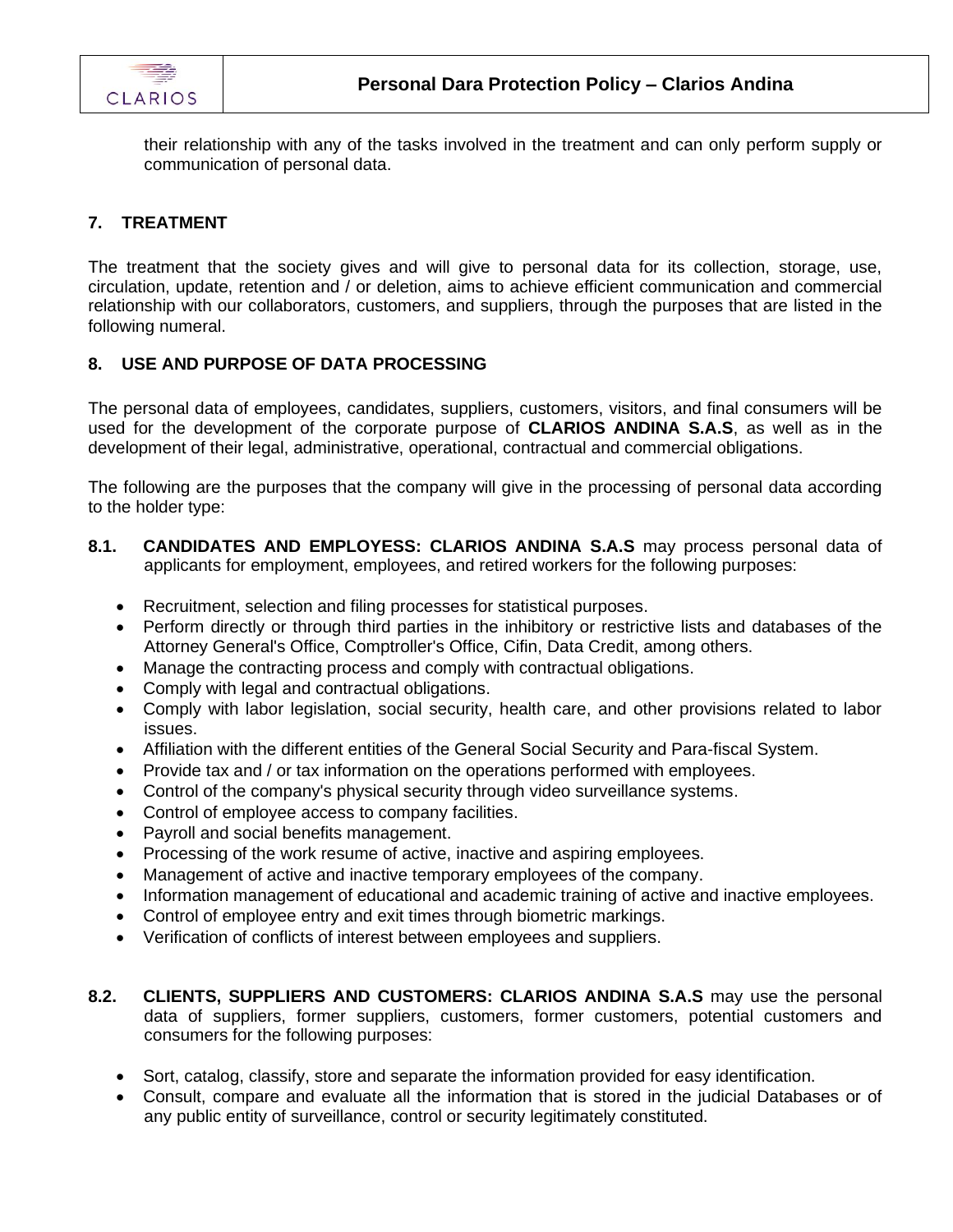

- Analyze, process, evaluate, treat or compare the information provided and use it for the specific purposes of the business to be held.
- Consult the lists for the prevention and control of money laundering and financing of terrorism.
- Sending information of interest, advertising material, offers and invitations to events scheduled by the Company.
- Comply with Colombian or foreign law and the orders of judicial, administrative or private entities in the exercise of public services when they require it.
- If the Company hires technology-based platforms in the cloud, or delegates to a third party, the data Controller must authorize the transfer of the data to the third party and to the countries where the data centers of the service provider are located who will act as a Processor.
- Execution and fulfillment of the contracts that are celebrated.
- Issuance of certifications relative to the relationship of the data holder with the Company.
- **8.3. SHAREHOLDERS**: **CLARIOS ANDINA S.A.S** may or treat the personal data of shareholders in order to comply with the laws and other agreements of the shareholders, additionally for the following purposes:
	- The creation and registration as a shareholder or member of the company's Board of Directors.
	- Schedule to assemblies or meetings.
	- Sending/receiving messages for the purpose of developing one's own activities as a shareholder and member of the Board of Directors.
	- Any other purpose that results in the development of functions that correspond to it by virtue of the relationship between shareholder and / or board member and the company.
- **8.4. VISITORS: CLARIOS ANDINA S.A.S** may process the personal data of visitors for the following purposes:
	- Verify affiliation with ARL risk entities for legal compliance with occupational safety and health.
	- Control of the physical security of the company through video surveillance systems.
	- Registration and control of access of visitors to the physical facilities of the company.
	- Consult and evaluate information from judicial databases or public surveillance entities.
	- Consult the lists for the control of money laundering and terrorist financing.

For the treatment of personal data, **CLARIOS ANDINA SAS**, with the purpose of fulfilling the requirements mentioned in this policy, may transfer and / or transmit in specific cases the data to other Controllers and/or Processor inside or outside of Colombia, taking into account the restrictions on the international transfer of the SIC to countries that have personal data protection policies and the existing binding corporate standards for the company.

Video surveillance systems are used for the registration and control of personnel (employees, customers, suppliers, visitors or third parties) that enter the company's facilities. The privacy notice that relates the authorization for the video registration of personnel entering the facilities, is located at the main entrance of the company.

#### **9. TREATMENT OF SENSITIVE PERSONAL DATA**

In accordance with article 6 of Law 1581 of 2012, article 6 of Decree 1377 of 2013 and article 2.2.2.25.2.3 of the single regulatory decree 1074 of 2015 informs the holders that because they are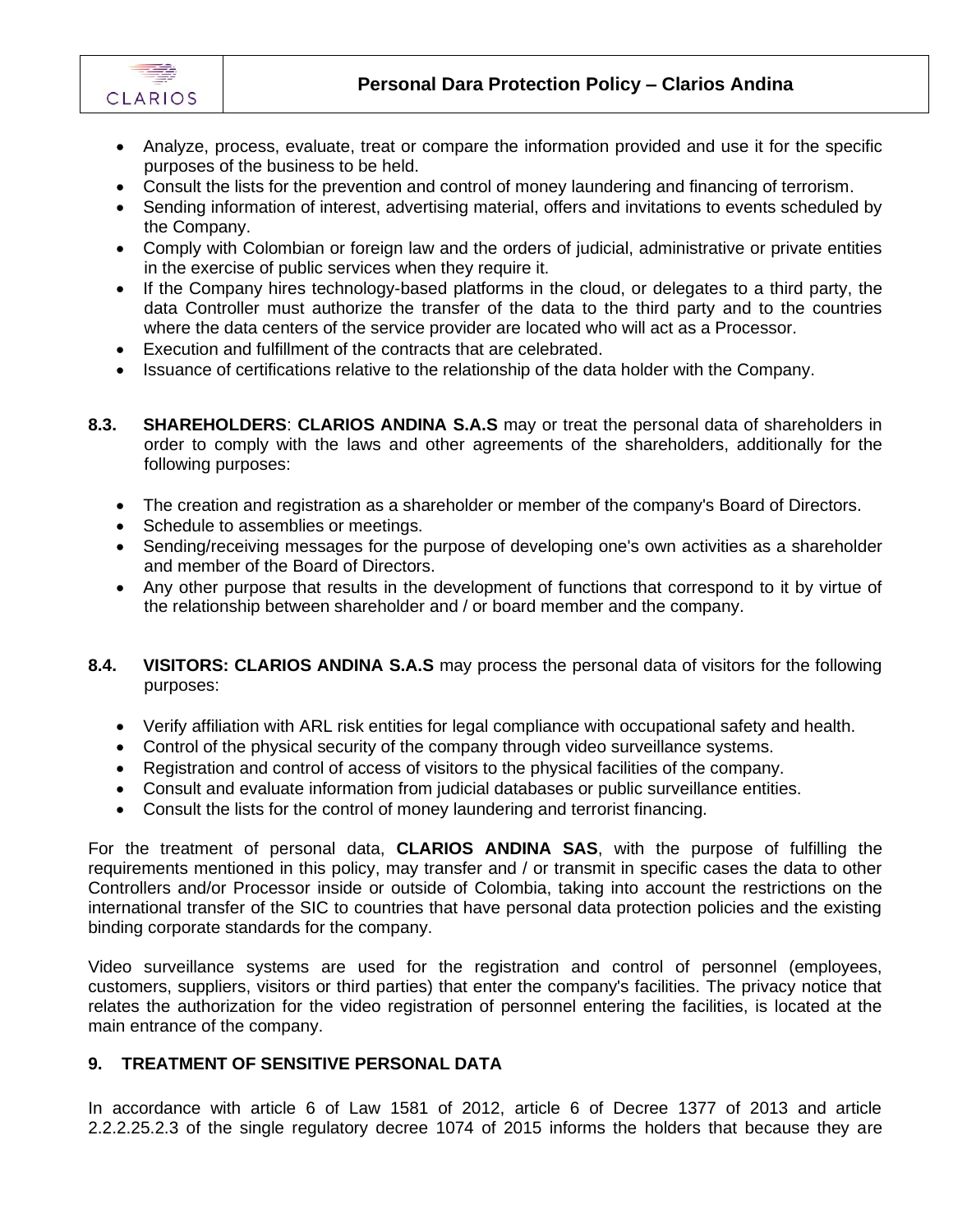

sensitive data are not required to authorize their treatment taking into account the exceptions of law. The holder has the option on the answers to the questions on sensitive personal data. No activity may condition the holder to provide sensitive personal data, as long as there is no legal or contractual duty. The personal data identified as sensitive that the company will treat according to its express consent are:

- **Biometric data** (*photographs, videos, fingerprints and facial recognition*). Photos on resume (CV), employees and visitors cards. Video records for physical security control. Fingerprint and facial recognition for employee time control markings.
- **Occupational health data** (*laboratories, medical and psychological diagnoses, medications, treatments, disabilities, pregnant or lactating mothers*). Related to compliance with occupational safety and health for employees.

## **10. BINDING CORPORATE RULES**

The Binding Corporate Rules are the mechanism that allows to demonstrate the commitment and the guidelines of privacy and protection of personal data for the company and all its subsidiaries, independent of the global location site. **CLARIOS ANDINA SAS**, at the head of its parent company **CLARIOS**, undertakes to guarantee the security and privacy of the information at the head of the global office for the protection of personal data, whose point of contact is the **Ethics and Compliance Officer** in the email privacyoffice@clarios.com.

#### **11. RIGHTS OF PERSONAL DATA HOLDERS**

The Holder has the following rights contained in article 8 of Law 1581 of 2012:

- **a)** Know, update and rectify your personal data in front of the data Controller or data Processor. This right may be exercised, among others, against partial, inaccurate, incomplete, fractioned, misleading data, or those whose treatment is expressly prohibited or has not been authorized.
- **b)** Request proof of the consent granted to the data Controller, unless when expressly excepted as a requisite for the treatment, in accordance with the article 10 of this law.
- **c)** To be informed by the data Controller or the data Processor, upon request, regarding the use that has been given to their personal data.
- **d)** Submit complaints to the Superintendence of Industry and Commerce (SIC) for infractions of the provisions of this law and other regulations that modify, add or complement it.
- **e)** Revoke the consent and/or request the deletion of the data when the Treatment does not respect the principles, rights and constitutional and legal guarantees. The revocation and / or suppression will proceed when the Superintendence of Industry and Commerce has determined that in the Treatment the Controller has incurred in conducts contrary to this law and the Constitution.
- **f)** Access free of charge to your personal data that have been subject to processing.

## **12. DUTIES OF DATA CONTROLLERS**

The data Controller must comply with the following as contained in article 17 of Law 1581 of 2012:

- **a)** Guarantee to the Holder, at all times, the full and effective exercise of the right of habeas data.
- **b)** Request and keep, under the conditions provided for in this law, a copy of the respective consent granted by the Holder.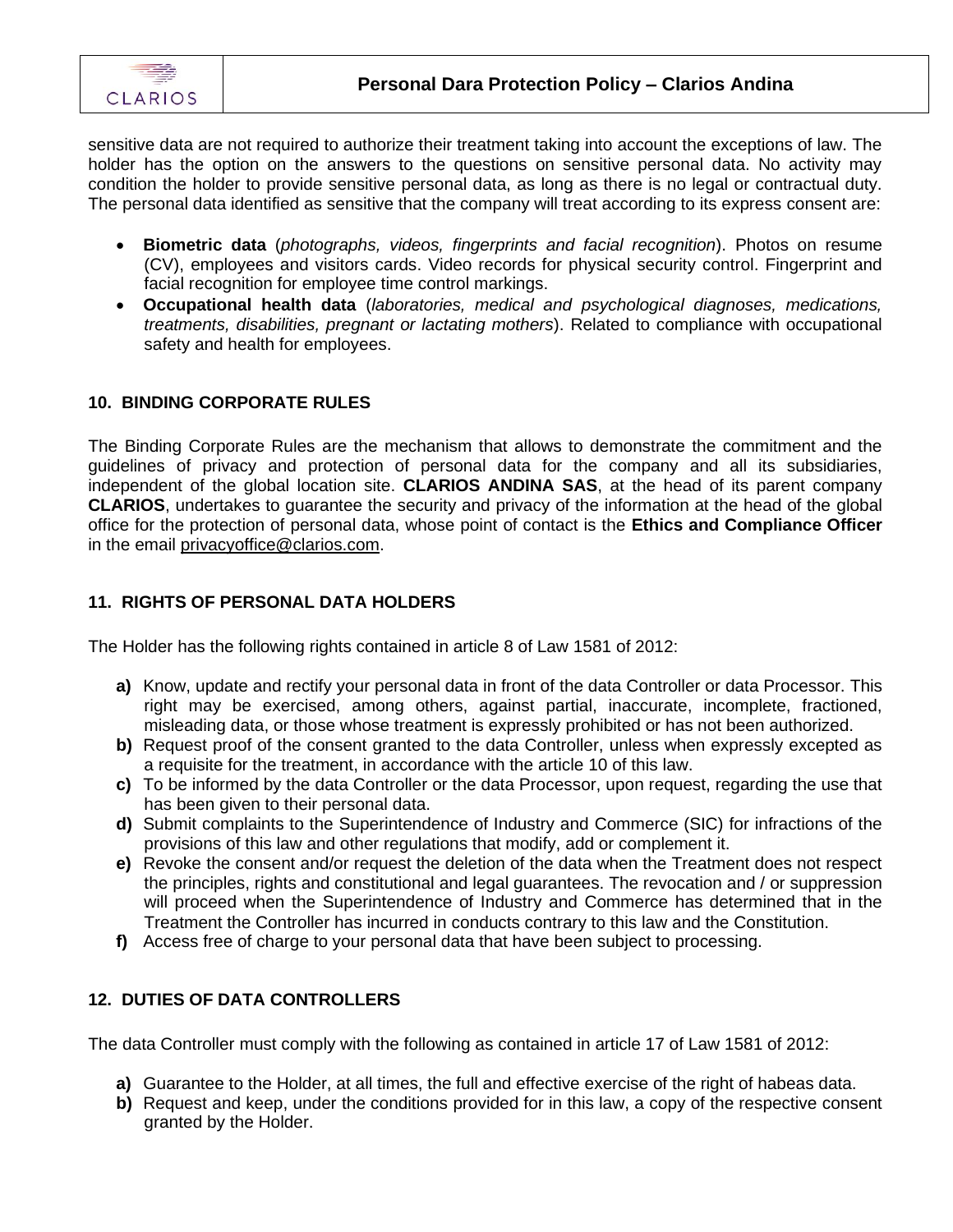

- **c)** To duly inform the Holder about the purpose of the collection and the rights that assist him by virtue of the authorization granted.
- **d)** Keep the information under the necessary security conditions to prevent its adulteration, loss, consultation, use or unauthorized or fraudulent access.
- **e)** Ensure that the information provided to the Processor is true, complete, accurate, updated, verifiable and understandable.
- **f)** Update the information, communicating in a timely manner to the data Processor, all the news regarding the data that he has previously provided and take the other necessary measures so that the information provided to him is kept updated.
- **g)** Rectify the information when it is incorrect and communicate the pertinent to the data Processor.
- **h)** Provide to the data Processor, as appropriate, only data whose treatment is previously authorized in accordance with the provisions of this law.
- **i)** Require to the data Processor at all times to respect the security and privacy conditions of the Holder's information.
- **j)** To process the queries and claims made in the terms indicated in the law and in this policy.
- **k)** Adopt an internal manual of policies and procedures to ensure adequate compliance with the law and especially for the attention of inquiries and complaints.
- **l)** Inform to the data Processor when certain information is under discussion by the Holder, once the claim has been submitted and the respective procedure has not been completed.
- **m)** Inform at the request of the Holder about the use given to their data.
- **n)** Inform the data protection authority when there are violations of security codes and there are risks in the management of the information of the Holders.
- **o)** Comply with the instructions and requirements issued by the Superintendence of Industry and Commerce.
- **p)** The other duties established in the law for the person responsible for the treatment.

# **13. DUTIES OF DATA PROCESSORS**

Attending the stated regulations, the manager for personal data must comply with the following as contained in Article 18 of Law 1581 of 2012:

- **a)** Guarantee to the Holder, at all times, the full and effective exercise of the right of habeas data.
- **b)** Keep the information under the necessary security conditions to prevent its adulteration, loss, consultation, use or unauthorized or fraudulent access.
- **c)** Timely update, rectify or delete the data in the terms of this law.
- **d)** Update the information reported by the data Controller within five (5) business days from their receipt.
- **e)** To process the consultations and claims made by the Holders in the terms indicated in this law.
- **f)** Adopt an internal manual of policies and procedures to ensure proper compliance with this law and, in particular, for the attention of inquiries and complaints by the Holders.
- **g)** Register in the database the legend "**claim in proces**s" in the form in which it is regulated in this law.
- **h)** Insert in the database the legend "**information in judicial discussion**" once notified by the competent authority about judicial processes related to the quality of personal data.
- **i)** Refrain from circulating information that is being controversial by the Holder and whose blockade has been ordered by the Superintendence of Industry and Commerce.
- **j)** Allow access to information only to people who may have access to it.
- **k)** Inform the Superintendence of Industry and Commerce when there are violations of security codes and there are risks in the administration of the information of the Holders.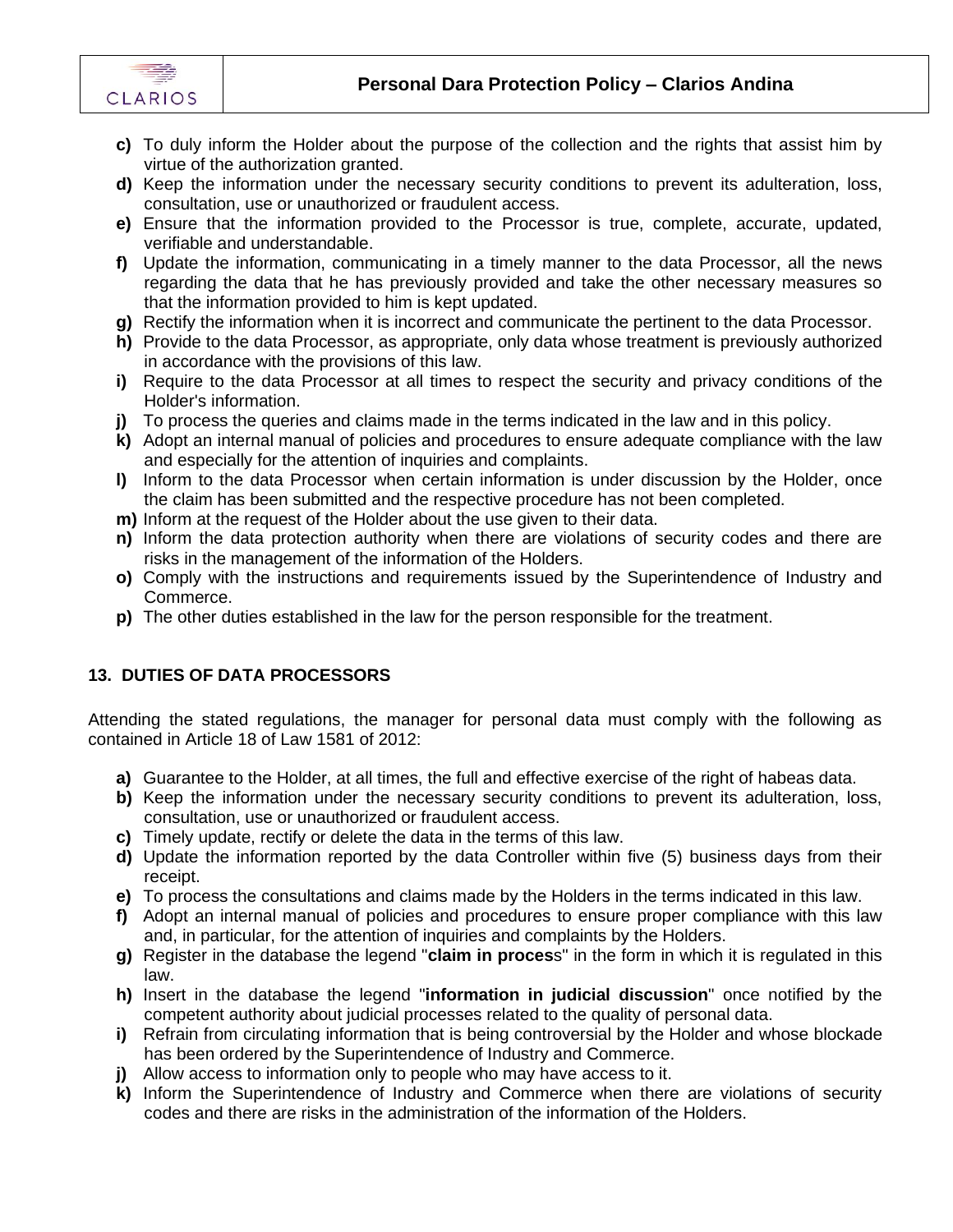

**l)** Comply with the instructions and requirements issued by the Superintendence of Industry and Commerce.

#### **14. PERSONAL DATA PROTECTIONS PROCEDURE**

To facilitate the exercise of their rights by the owner of the data, the following is the procedure established for this purpose:

#### **14.1. CONSULTATION:**

The Holders or their successors in title may consult the personal information of the Holder storage in any database of **CLARIOS ANDINA SAS** by written request for the channel defined within this policy.

Once the communication or Holder e-mail has been received, it will proceed in accordance with the same within the term of ten (10) business days from the date of reception. When it is not possible to attend the consultation within said term, the interested party will be informed, stating the reasons for the delay and indicating the date on which his inquiry will be attended, which in no case may exceed five (5) business days following the expiration of the first term.

## **14.2. CLAIMS:**

The Holder or his successors who consider that the information contained in a database of **CLARIOS ANDINA SAS** must be corrected, updated or deleted, or when they notice the alleged breach of any of the duties contained in the regulations personal data protection, may file a claim with **CLARIOS ANDINA SAS** or the Processor.

The claim will be formulated by means of a written request by the channel defined in this policy with the identification of the Holder, the description of the facts that give rise to the claim, the address, and accompanying the documents to be asserted.

If the claim is incomplete, the interested party will be required within five (5) days after receipt of the claim to correct the faults.

After two (2) months from the date of the request, without the applicant submitting the required information, it shall be understood that the claim has been abandoned.

In case the person who receives the claim is not competent to resolve it, it will transfer to the corresponding one in a maximum term of two (2) business days and will inform the interested party of the situation.

Once the complete claim has been received, a legend that says "**claim in process**" and the reason thereof will be included in the database, in a term not exceeding two (2) business days. This legend must be maintained until the claim is decided.

The maximum term to attend the claim will be fifteen (15) business days counted from the day following the date of receipt of the complete claim. When it is not possible to meet the claim within said term, the interested party will be informed of the reasons for the delay and the date on which his claim will be handled, which in no case may exceed eight (8) business days following the expiration of the first finished. The request for suppression of information does not proceed when the Holder has a legal duty or contractual link to remain in the database.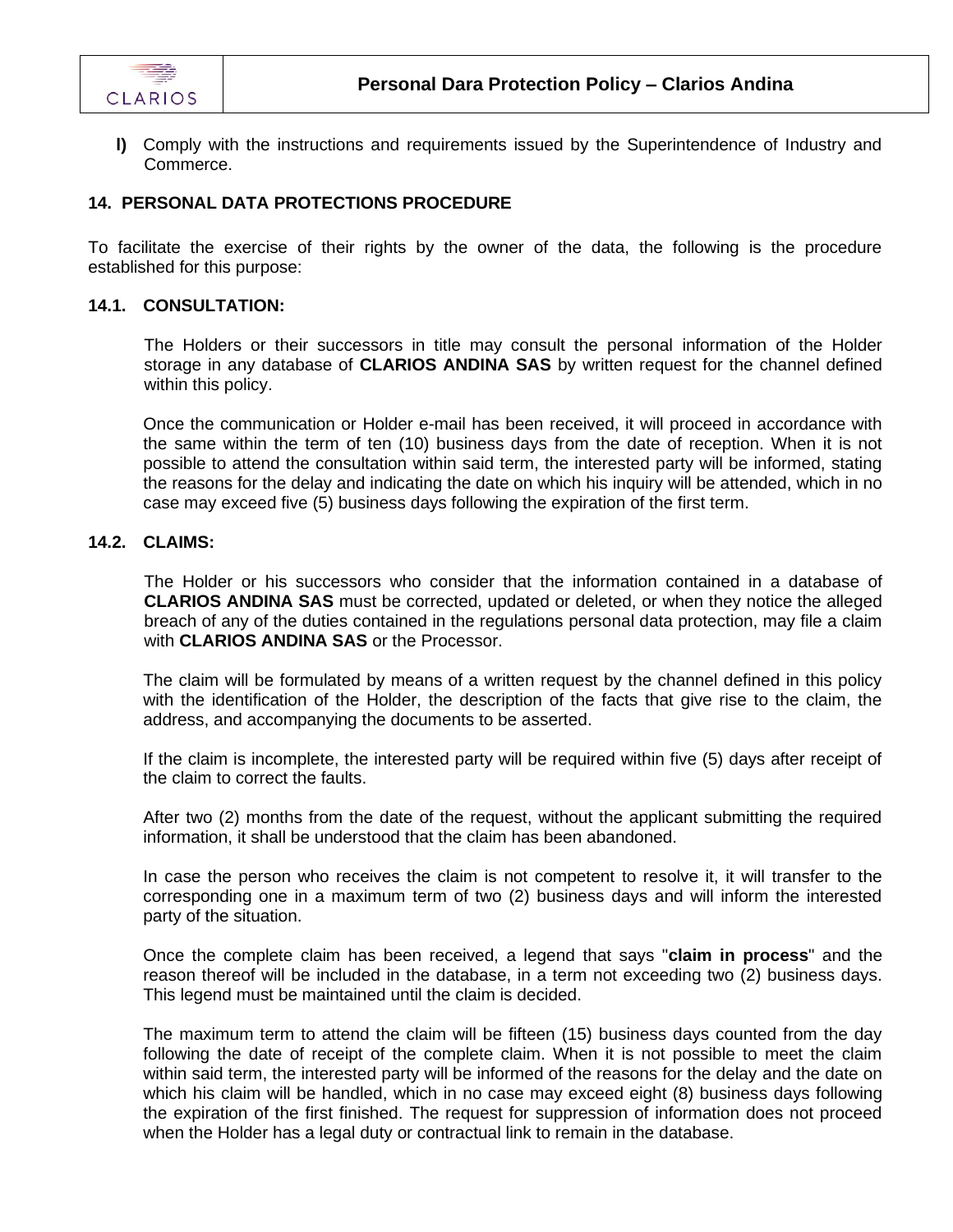

- **14.3. DATA UPDATING/RECTIFICATION REQUEST:** The data Controller will update and/or rectify, at the request of the Holder, the information that is incomplete or inaccurate by means of a written request for the channel defined in this policy. For this, the Holder or successor will indicate the pertinent updates and/or corrections together with the documents that support the request.
- **14.4. CONSENT REVOKE AND/OR DATA DELETION:** The Holder of personal data may request to the Controller revoke and/or delete their personal data by written request through the channel defined in this policy, provided that it is not prevented by a legal or contractual provision that indicates their permanence in the databases. If the respective legal term has expired, personal data have not been eliminated, the Holder shall have the right to request the Superintendence of Industry and Commerce to order the deletion of personal data.

## **15. POLICIES**

- The Controller and Processor of personal data processing have the obligation to guarantee the confidentiality, integrity and availability of the Holders personal data associated with the company at each stage of their life cycle. The Controller and Processors implement security measures to collect, storage, use and share data. The Controller determines the archiving time and the secure procedures for deletion either at the request of the Holder, legal requirements or retention time.
- To guarantee the confidentiality of the information, the data Controller implements confidentiality and authorization agreements for the processing of personal data with the Holders associated with the company and third parties.
- The company identifies, analyzes, evaluates, treats, monitors and communicates the risks that affect the security of information and personal data through a methodology of continuous improvement. The evaluation is carried out annually or when required.
- The company plans, implements, maintains and improves an Information Security Management System (ISMS) and a Personal Data Protection Program (PDPP) to guarantee the privacy, confidentiality, integrity and availability of personal data headlines associated with the company.
- The company implements physical and logical access controls to information, especially the Holders personal data, through the assignment of roles, privileges and segregation of duties which are periodically verified by the responsible areas.
- Personal data of a sensitive nature are classified as **CRITICAL AND HIGHLY CONFIDENTIAL** by the company, and both physical/logical access and its treatment is restricted only to persons of interest, prior authorization. Its disclosure without authorization of the Holder is totally prohibited and will be penalized in accordance with the current law of protection of personal data.
- The company implements backup procedures for information, especially for information that contains personal data. The backup copies of logical databases are made according to the procedures established in a corporate manner where their periodicity and retention time are established according to the type of data. Physical databases (paper or similar) are digitally backed by the area responsible for their processing and their archiving time is determined according to the document retention tables established for the company.